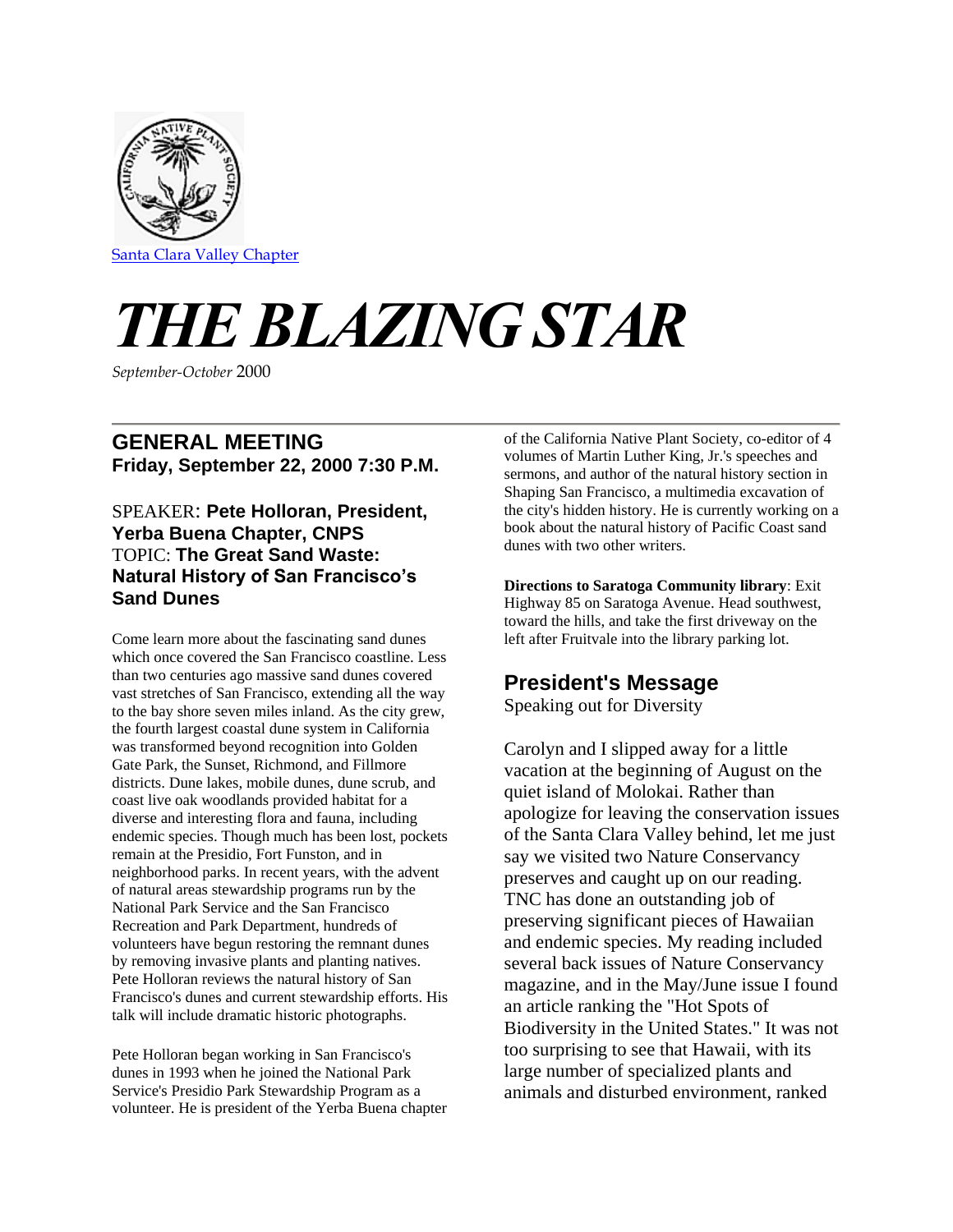number one. But I was surprised to that the San Francisco Bay Area ranked number two, the second-densest hot spot of imperiled species.

The Nature Conservancy is a very strong voice for protection of rare and endangered species and preservation of threatened habitat. It is thus very gratifying to find them actively working in this area. They recently began the Mount Hamilton Project, an ambitious plan to preserve critical habitats and open spaces lying between Silicon Valley and the Central Valley. The planning boundary of the project lies between US 101 and I-5 from Alameda County south into San Benito County. They have already acquired several pieces of property in Santa Clara County and opened a project office in San Jose.

I am pleased to report that our chapter of CNPS and TNC Hamilton Project staff have established a good working relationship. We are now sharing data from our computerized database on serpentine endemics, and have met with their staff a number of times to discuss the areas of greatest plant diversity, and the areas we feel are of the highest priority for preservation in our valley. We are currently working on a color brochure on the threatened serpentine endemics of Santa Clara County, which you will be hearing more about.

Don Mayall

# **CHAPTER ACTIVITIES**

#### **Gardening With Natives**

Our September meeting will be a special presentation on WEDNESDAY, September6 from 7:30 PM to 9:30 PM at the Saratoga Library Community Room. We will have a

special presentation by Jeff Caldwell. Jeff is the founder of the Garden Habitat Network, a new organization promoting biological diversity in the man-made landscape. His talk will focus on resources available for nature gardeners, locally native plants for garden use, and aspects of landscaping for wildlife. A question/answer discussion session will follow the presentation.

Directions: Take Highway 85 south to the Saratoga Avenue exit. Turn right onto Saratoga Avenue. The library will be on your left side right after the stop signal for Fruitvale.

On October 5, we will have on our normal first Thursday of the month meeting. A short tour of the DeAnza ESA facility will be followed by our annual seed and cutting exchange. Start planning now to bring any seeds, cuttings, seedlings, or plant divisions from your garden to share with the group.

For more information or to be on the group's mailing list, contact Stephanie Mangels at [stephmangels@hotmail.com](mailto:stephmangels@hotmail.com) or 408.629.8004. New members are always welcome!

#### **Cape Ivy Removal: Los Gatos Creek Trail**

Sunday, September 10, 1 P.M. Sunday, September 17, 1 P.M. Saturday, October 14, 10 A.M. Saturday, November 4, 10 A.M.

We are continuing our efforts to remove Cape Ivy from the Los Gatos Creek Trail, just below Vasona Dam. Sessions are on Sundays in September and then move back to Saturdays. As always, wear a long-sleeved shirt and gloves to guard against blackberries.

Directions: from Hwy 17 southbound, take the Lark Avenue exit. Proceed straight through the intersection onto Garden Hill Drive. Follow it as it curves left, then right. Proceed0.2 miles south, then park in the residential area as you approach a leftward bend. The locked gate on the right is the entrance to Los Gatos Creek Trail; head down and follow the trail to the right. The Cape Ivy patch is about 40 yards below the dam. From Hwy 17 northbound, take the Lark Avenue exit, turn left onto Lark Avenue and cross the freeway, then turn left at the first light onto Garden Hill Drive and follow the above directions.

For details, call David Chapman at (408) 296-3587, email dchapman@aimnet.comor Don Thomas at (831) 336-3224, emai[l don\\_e\\_thomas@yahoo.com](mailto:don_e_thomas@yahoo.com)

#### **HABITAT RESTORATION IN FOOTHILLS PARK**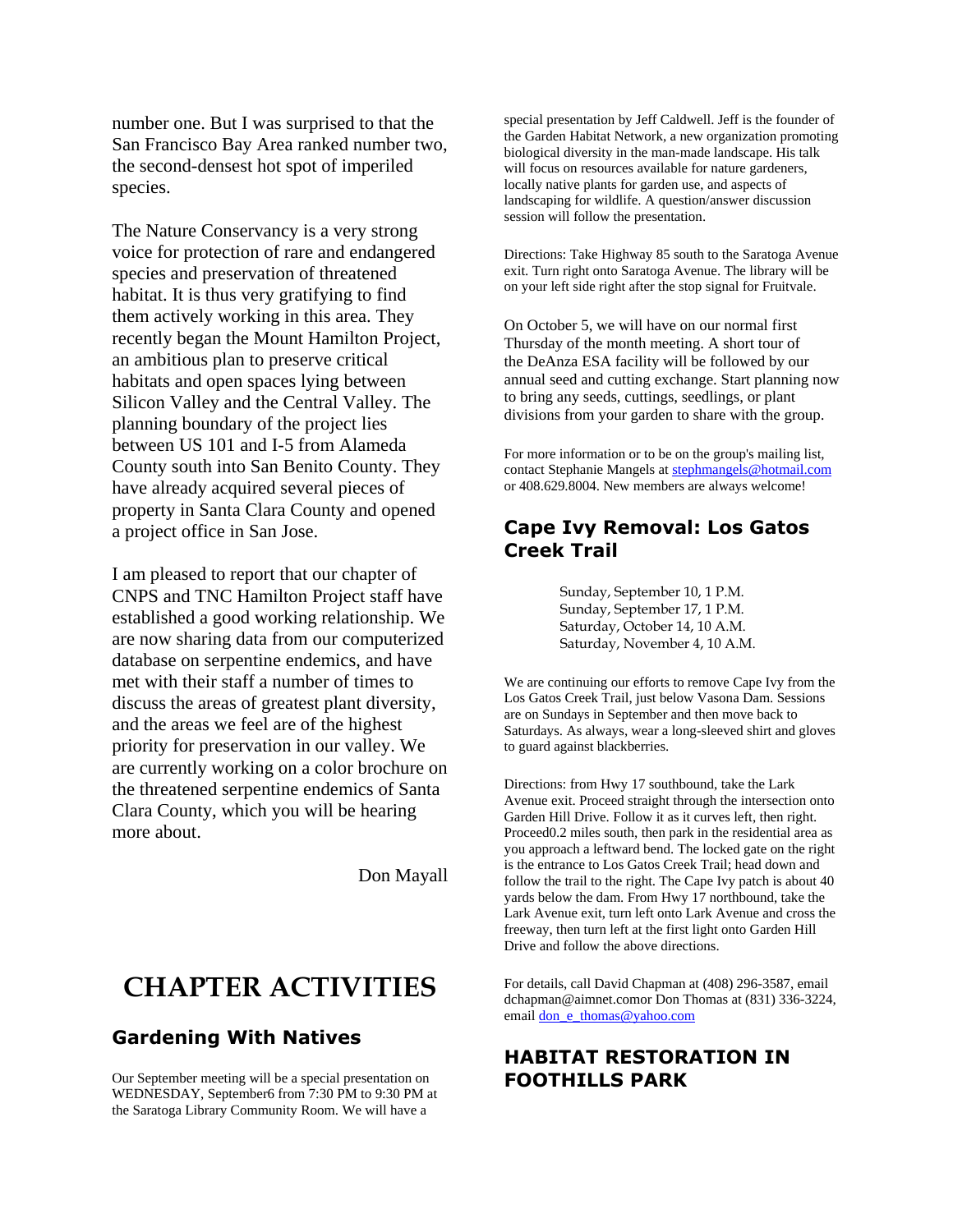We will resume our restoration work in Foothills Park in Palo Alto Sunday, September 24. The native plants are beginning to return to the areas where we have been working; Indian Warriors, *Mimulus*, some native grasses and Franklin Olmsted found a few blue oak seedlings, which he has not seen for many years. The blue oaks themselves look much more peaceful without all the French broom crowding around them.

We will be setting up a test area to compare the effects of pulling broom vs. cutting at ground level. According to Joel Ussery, who wrote his master's thesis at Simon Fraser University on broom removal, pulling causes soil disturbance which enhances broom seed regeneration. Others say that broom seed is viable for thirty or more years and it is best to encourage germination to eliminate as many as possible. We do not know which is best for encouraging restoration of the native plants in Foothills Park and this experiment may help us to decide.

Come join us, enjoy the views, the walk to the sites, and you need not be a resident of Palo Alto to participate. Meet at **9 am** in the Orchard Glen Picnic area. Call Ellie Gioumousis at 650 494-6276 for more information.

#### **EDGEWOOD EXOTICS: Expanded Summer Schedule Continues**

The expanded exotic plant removal effort will continue until Sept. 30 at Edgewood Park. The Saturday work parties will meet at 9 AM in the Caltrans Park and Ride, I280 and Edgewood Road. If you are late, a map will be posted on the West Kiosk. Bring water, gloves and sunscreen.

The Tuesday and Wednesday evening session will continue until October 25.Meetat the West Kiosk at 5:30PM.Parkalong Edgewood Road west of I280.

The Friday morning session will continue to meet at 8 AM until it is too wet to work, if that happens. Call Ken Himes 650-591-8560 or Paul Heiple 650-854-7125 for the meeting location.

#### **Photography Group**

The Photo Exhibit at Don Edwards Wildlife Refuge will come down September 26th. There will be no meeting in September. Our next meeting will be October 2 at 7:30PM at the Peninsula Conservation Center. In November, we will meet on November 6. For information call Sonja Wilcomer at 650- 494-0104.

# **ANNOUNCEMENTS**

#### **Fall Plant Sale Saturday, October 21, 10 AM – 4 PM**

Again the chapter will have a fall plant sale at [Hidden](http://www.hiddenvilla.org/Assets/contacts.htm)  Villa [Ranch.](http://www.hiddenvilla.org/Assets/contacts.htm) We wondered last year if people would come to this new location. They did and loved it! The difference between the cool windy parking lot at PCC and the warm sunny spot at Hidden Villa was wonderful. And, we did not have to move all the plants, which is always hard on them. This year will be a little easier for you because we now have wonderful new tables in the shade area so you can see the plants at counter height. This has been a great convenience to those of us lifting pots year-round. We hope to have all the same vendors as last year...books of course, seeds and others. The Ranch is always a pleasure to visit with small children. They love the animals and you may spot a Western bluebird if you are lucky. Bring a box to carry your plants home. Please try to leave strollers in the car...our space is tight. Remember fall is the very best time to plant native plants. See you there!

If you can help with cashiering or sales we need you! Please contact Jean Struthers at 650-941-2586 or jeanstruthers@aol.com; or call Ray Deutsch at 650-725- 7927.

Also, if you want to recycle one gallon pots and 4-inchpots we will be happy to take them any time. Same contact information as above, or deliver them to the nursery on Wednesdays when we are there. Thanks! Jean

#### **OFFICERS AND COMMITTEE CHAIRS**

Don Mayall President 650-856-7579, [seleve@netcom.com](mailto:seleve@netcom.com)

Mary Simpson Vice President 408-370- 2177, [marysimpson@earthlink.net](mailto:marysimpson@earthlink)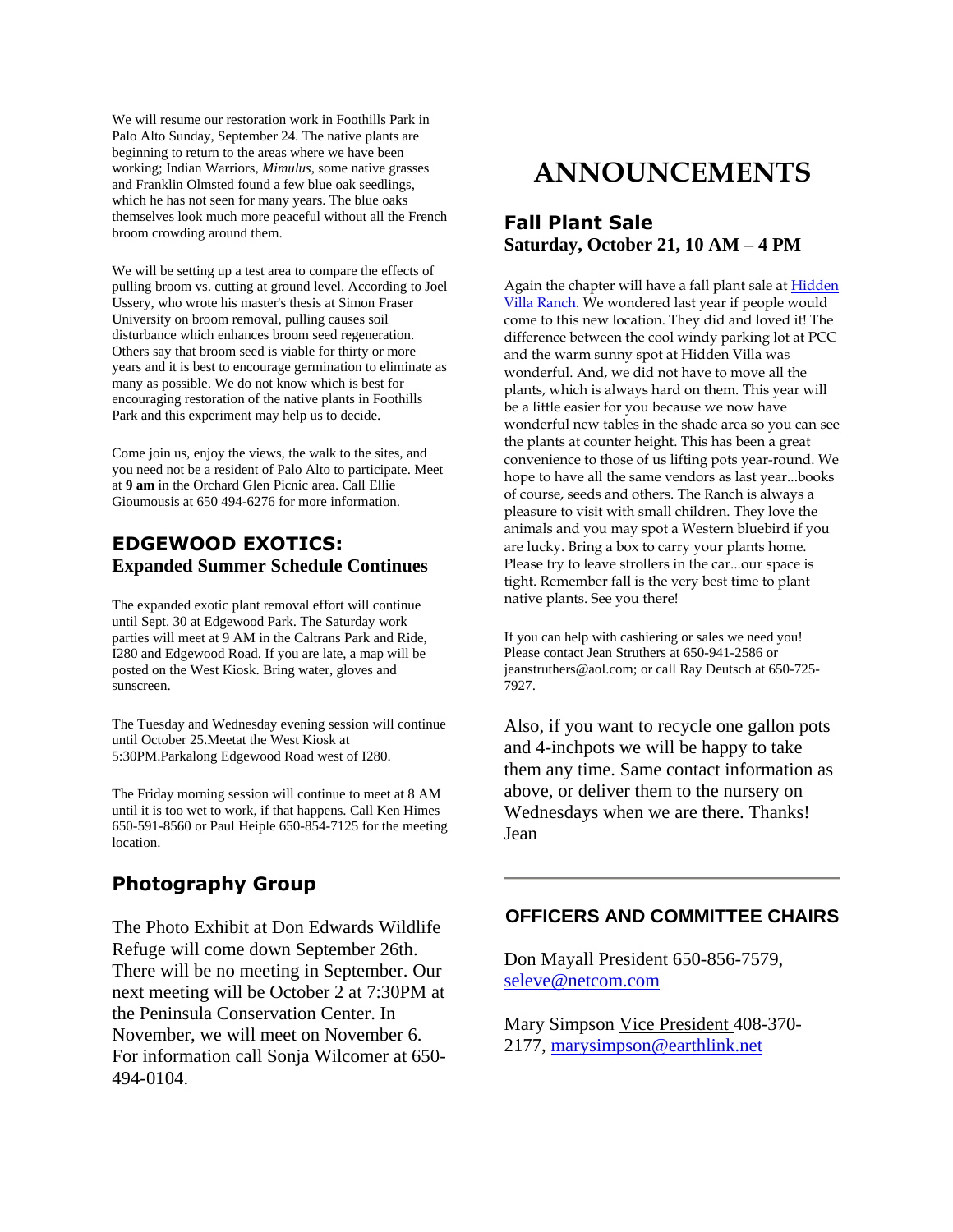Stephen Buckhout Treasurer 408-255-6233, [yscottie@pacbell.net](mailto:yscottie@pacbell.net)

Georgia Stigall Recording Secretary 650 941-1068, [gstigall@aol.com](mailto:gstigall@aol.com)

Corresponding Secretary–open

Jean Struthers Past Pres./Plant Sales 650- 941-2586

Ray Deutsch Plant Propagation 650-365- 6136, [rdeutsch@sulmail.stanford.edu](mailto:rdeutsch@sulmail.stanford.edu)

Paul Heiple Books 650/854-7125, [LogH3O@aol.com](mailto:gstigall@aol.com)

Sonja Wilcomer Photo Group 650-494-0104

Sara Timby Conservation (north) 650-593- 3287, [stimby@sulmail.stanford.edu](mailto:stimby@sulmail.stanford.edu) 

Elizabeth Lucas Conservation (south) 650- 948-3552

Nora Monette Education 408-244-5153, nmonette@aol.com

Joe Cernac Field Trips 408-292-5465, JoeCernac@cs.com

Jean Sorenson Historian 408-223-9545

Vicki Silvas-Young Hospitality 408-293- 7124

Ken Himes Invasive Exotics (north) 650- 591-8560

Don Thomas Invasive Exotics (south) 408- 867-1515, don-e-thomas@yahoo.net

BobBerka Legislation 650-323-2678, rberka@aol.com

StellaYang Membership 408-255-6233, yscottie@pacbell.net

Ellie Gioumousis Native Hill/Foothill Col. 650-494-6276, ellieg@ispchannel.com

Gale Rankin Natural Communities 650- 856-1246

Cynthia Gilbert Newsletter Editor 650-364 9295, cgilbert@jps.ne[tvehummer@aol.com](mailto:vehummer@aol.com)

Wanda Alexander Poster Sales 408-354- 7058, [WBroadieal@aol.com](mailto:WBroadieal@aol.com)

Al Butner Publicity 650-493-459

Zoe Chandik Rare Plants (North) 650-747- 9620, [vehummer@aol.com](mailto:vehummer@aol.com)

Jim Sugai Santa Clara Co. Trails 408-356- 6003

John Allen San Mateo Co. Trails Adv. 650- 366-4910 **JCAKA@aol.com** 

Carolyn Curtis Wildflower Show 650-856- 2636, [seleve@netcom.com](mailto:seleve@netcom.com)

Stephanie Mangels Gardening with Natives 408-629-8004 [stephmangels@hotmail.com](mailto:stephmangels@hotmail.com)

Susan Somers Member-at-Large [huguenot@pacbell.net](mailto:huguenot@pacbell.net)

Bob Will Member-at-Large 408-377-8403 [aquaplant@aol.com](mailto:aquaplant@aol.com)

Toni Corelli Member-at-Large/Plant Lists650-726-0689 [corelli@coastside.net](mailto:corelli@coastside.net)

Mary Alice Bethel Member-at-Large 650- 968-6817

Olive Zappacosta Member-at-Large 408- 356-9537